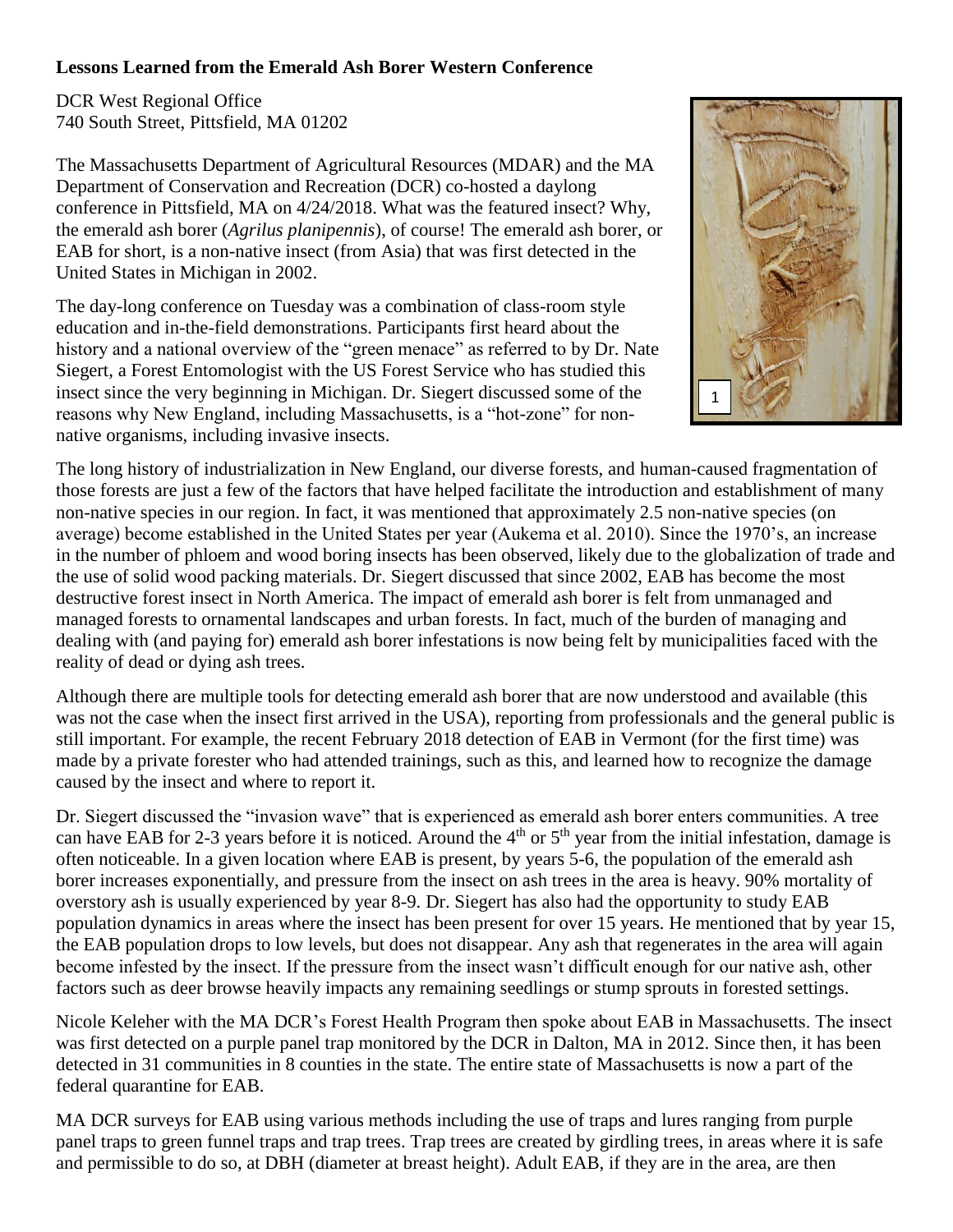attracted to the volatile chemicals released by the stressed tree. In the late winter or early spring, the trap trees are cut and their bark removed (peeled) to look for developing larvae. DCR also works with MDAR and volunteers using biosurveillance, which was discussed later in the program. Ms. Keleher encouraged the program participants to report any new finds of EAB to<https://massnrc.org/pests/pestreports.htm> .

MA DCR also assists federal programs by releasing biological controls in Massachusetts for the emerald ash borer. These include three species of tiny, non-stinging, parasitic wasps that are referred to by their scientific names: *Oobius agrili, Tetrastichus planipennisi*, and the newest one available, *Spathius galinae*. DCR has released these biocontrols at various locations in Massachusetts since 2014. They have released *T. planipennisi* and *O. agrili* at 11 locations in Berkshire, Essex, and Hampden counties. *S. galinae* was released by the MA DCR for the first time in Dalton, MA in 2017.

Mollie Freilicher with the DCR's Urban and Community Forestry spoke about planning for forest pests and the importance of tree inventories. She highlighted the importance that communities and municipalities need to first think about what their *own* goals are for their urban forest in the presence of the emerald ash borer. Are your goals to maintain a safe urban forest? Spend the least amount of money? Preserve tree canopy and existing tree benefits? Maintain existing levels of ecosystem services provided by your urban forest? Perhaps increase funding for management? How about all of the above?

With those goals in mind, Ms. Freilicher guided participants through the process of conducting a tree inventory and what their communities can do with the information they collect to aid them in dealing with emerald ash borer, and certainly other forest pests. Tree inventories can include information about the location, size, species, condition, and other characteristics of a community's tree resource in their urban forest. Communities can conduct a complete inventory, which includes information about all of the trees in their urban forest, or (if that is too daunting) they may get started with a partial inventory, which could be a random sampling, an inventory with a geographic focus (ex. town center or high-traffic parks), or in the case of EAB management: ash only. Tree inventories can help communities determine who is responsible for the health (or conversely, the removal) of trees in the urban forest and perhaps who they can share responsibility with (ex. utilities). Tree inventories also allow tree wardens to prioritize work. All of this is extremely valuable information to have when (before) facing emerald ash borer in your community.

Is your community interested in starting a tree inventory? Do you need help determining what data to collect and how to collect it (paper, smartphone, tablet, GPS)? DCR's Urban and Community Forestry program may be able to help. Contact Mollie Freilicher for more information: [mollie.freilicher@state.ma.us](mailto:mollie.freilicher@state.ma.us) . Tree inventories can help communities when it comes time to make tough decisions in response to or in preparation for EAB:

- Remove and replace all ash?
- Remove some, treat some (buy time for removal)?
- Treat all trees in good/fair condition?
- Do nothing? (Not recommended, particularly for hazard trees.)

Ms. Freilicher emphasized that communities need to have a preparedness or response plan in place for dealing with EAB. This written document should outline the objectives and approaches to addressing and mitigating the impact of EAB on the urban forest. Not sure where to start? DCR provides a template for a preparedness or response plan here under [Invasives, Insects, and Diseases.](http://www.mass.gov/eea/agencies/dcr/conservation/forestry-and-fire-control/picks-and-shovels-urban-and-community-forestry-faqs-resources-fact-sheets.html#InvasivesInsectsandDiseases)

Dr. Phil Lewis with the USDA Animal and Plant Health Inspection Service (Plant Protection and Quarantine) discussed insecticides and strategies for managing emerald ash borer in communities. While discussing these options, he highlighted lessons that have already been learned in states, such as Michigan, who have been living with emerald ash borer for many years. He emphasized the need for tree inventories, that managing emerald ash borer infested or killed trees can become the primary focus and draw resources from other projects in your community, that waiting to cut down infested trees until they are completely dead costs communities more, and that a lot of wood waste can be generated as a result of this insect.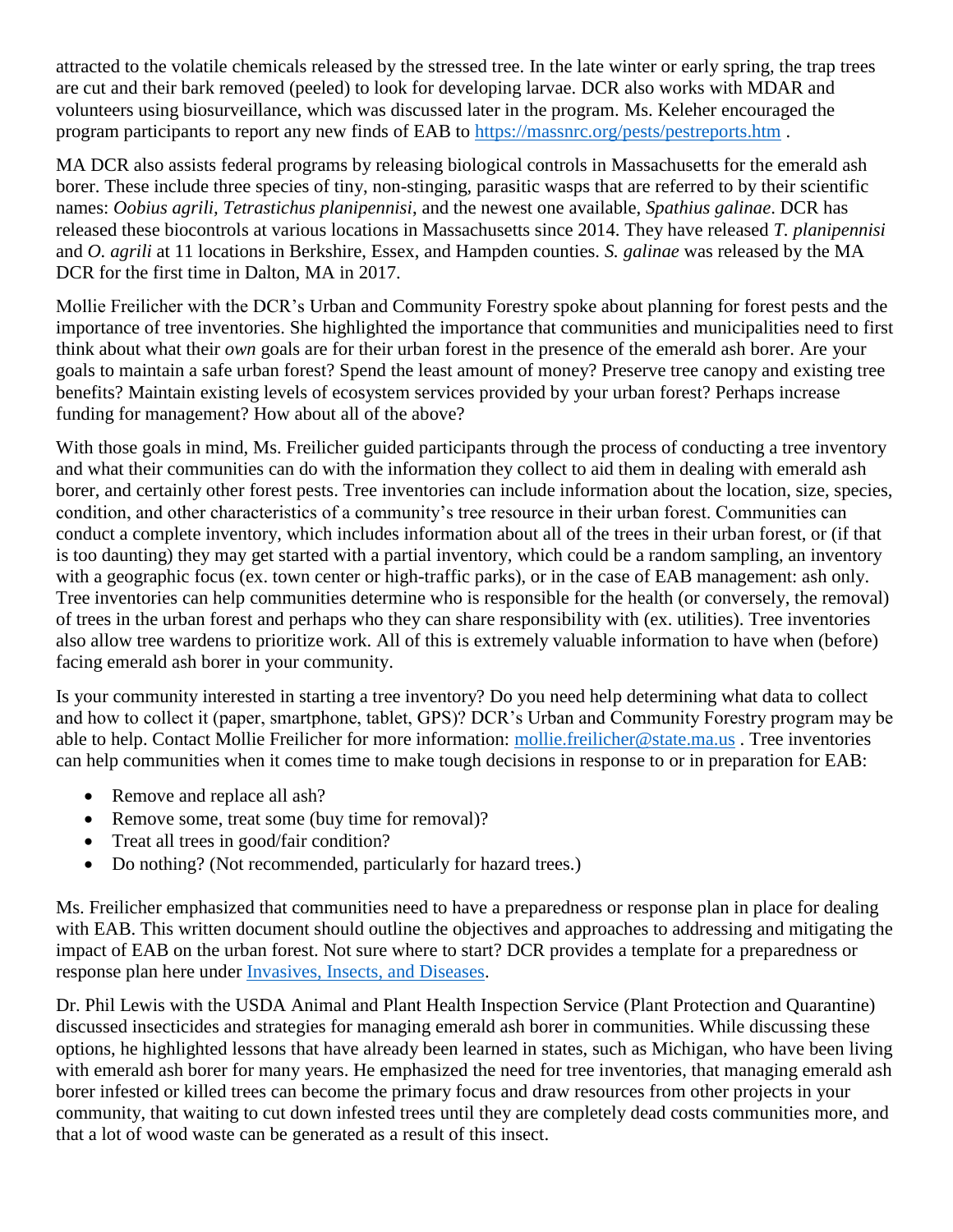Dr. Lewis discussed many chemical active ingredients that can be used to manage emerald ash borer, including but not limited to emamectin benzoate, imidacloprid, dinotefuran, and azadirachtin. He showed conference participants examples of the different methods for applying these active ingredients through injection, including using various pouches, capsules, syringes, pressure systems, and injection systems that are commercially available. An invaluable resource for industry professionals and landscape practitioners looking to manage emerald ash borer is: [Insecticide Options for Protecting Ash Trees from Emerald Ash Borer](http://www.emeraldashborer.info/documents/Multistate_EAB_Insecticide_Fact_Sheet.pdf) by Herms et al. 2014.

Dr. Lewis also discussed the concept of using lethal trap trees as a management tool for emerald ash borer. These are trees that are first treated with an insecticide and then girdled to attract nearby emerald ash borer adults. The adult beetles may lay their eggs on the treated and girdled tree and the larvae, upon hatching and boring into the tree, are killed by the insecticide.

Finally, Dr. Lewis made a special mention of a relatively new (to the USA) invasive insect, the spotted lanternfly (*Lycorma delicatula*). He emphasized the need to recognize and report this insect. More information about the spotted lanternfly can be found here:<http://ag.umass.edu/landscape/fact-sheets/spotted-lanternfly> and any suspected spotted lanternfly should be reported here:<https://massnrc.org/pests/pestreports.htm> .

Dr. Jennifer Forman Orth with the Massachusetts Department of Agricultural Resources discussed using biosurveillance to monitor for the emerald ash borer. Biosurveillance is the act of using one organism to monitor for the presence of another. In this case, a native, ground-nesting and non-stinging wasp known as *Cerceris fumipennis*, or the smokey winged beetle bandit, is used to monitor for the emerald ash borer. *Cerceris fumipennis* is unable to sting humans; however, these wasps are experts at hunting down native (and non-native) beetles in the family Buprestidae (jewel beetles/flat-headed borers). This includes the emerald ash borer.

Dr. Forman Orth discussed using biosurveillance as a citizen science project, including with help from volunteers, to help communities look for the presence of EAB. Aggregations of these native, ground-nesting wasps can be monitored from July-August in Massachusetts to detect emerald ash borer and other species of interest, including the gold spotted oak borer (*Agrilus auroguttatus*) and the oak splendor beetle (*A. biguttatus*).

*C. fumipennis* prefers to nest in hard-packed, sandy soils with sparse grass or vegetation. Baseball fields, especially those that are not well maintained, make perfect locations to scout for the presence of these wasps. MDAR and volunteers have located over 300 sites across Massachusetts where this wasp exists. In 2017, *C. fumipennis* was used to detect emerald ash borer in two new communities: Waltham, MA (Middlesex county) and Georgetown, MA (Essex county). Anyone interested in volunteering with MDAR and participating with their biosurveillance program can sign up online:<https://bit.ly/MassWaspWatchers> . You can also follow @MassWaspWatchers on Facebook.

Javier Marin with the MA Department of Agricultural Resources ended the morning class-room style education with a moderated panel discussion. Participants were separated into two groups where they discussed their experiences with managing the emerald ash borer in towns where it is known to be in Massachusetts and challenges faced.

Following lunch, conference participants gathered outside for field-based demonstrations. Ken Gooch with DCR Forest Health reviewed the identification of ash trees and showed participants actual EAB damage in an infested tree at the conference location in Pittsfield, MA. Participants were shown the signs and symptoms of an EAB infestation, including blonding caused by woodpecker feeding, epicormic shoots, D-shaped exit holes, S-shaped galleries beneath the bark, and live EAB larvae were viewed, freshly removed from infested trees. Mr. Gooch also showed participants how to girdle an ash tree to create a trap tree. Nicole Keleher demonstrated how to use and hang purple panel and green funnel traps to detect emerald ash borer. Mollie Freilicher gave a tree inventory